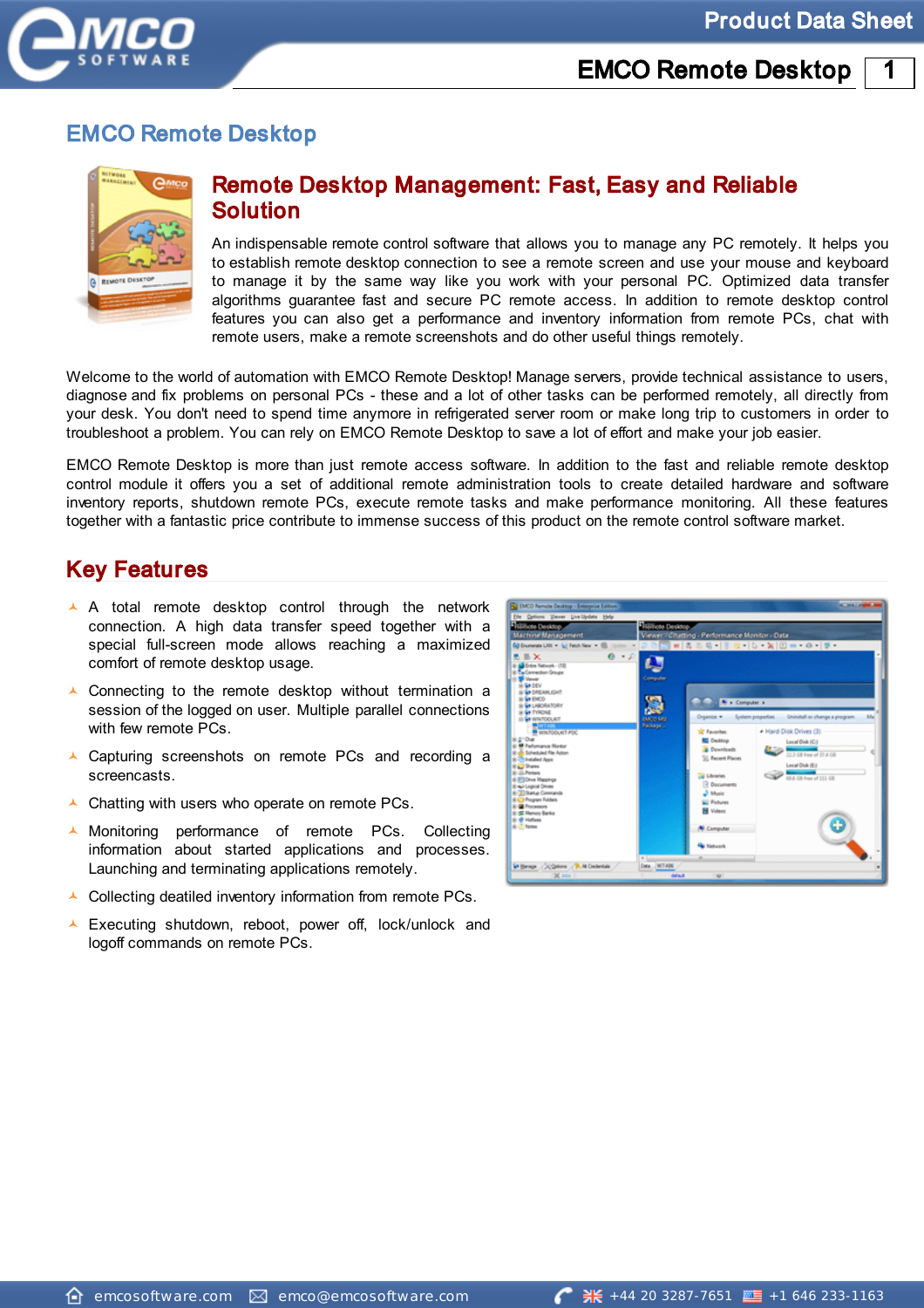



### Select Edition

EMCO Remote Desktop is available as Starter, Professional and Enterprise editions with different features and prices. Below you can see high-level features comparison of these editions. You can find a detailed comparison on the Features page. Full price options are represented on the Purchase page.

|                                                                                                                                                                                      | <b>Starter</b><br><b>Edition</b> | <b>Professional</b><br><b>Edition</b> | <b>Enterprise</b><br><b>Edition</b> |
|--------------------------------------------------------------------------------------------------------------------------------------------------------------------------------------|----------------------------------|---------------------------------------|-------------------------------------|
| <b>Remote Desktop Control</b>                                                                                                                                                        |                                  |                                       |                                     |
| Interactive access to remote desktop                                                                                                                                                 | ✅                                | ✅                                     | ୰                                   |
| Support of multiple parallel sessions                                                                                                                                                | ୰                                | ୰                                     | ୰                                   |
| Capture screenshot from remote desktop                                                                                                                                               | ୰                                | ✅                                     | ັ                                   |
| Record screencast on remote desktop                                                                                                                                                  | ×                                | ✅                                     | ୰                                   |
| Shutdown remote PC                                                                                                                                                                   | ×                                | ✅                                     | ✅                                   |
| Text chat with remote user                                                                                                                                                           | ×                                | ✅                                     | ୰                                   |
| Schedule file operations on remote PC                                                                                                                                                | ×                                | x                                     | ୰                                   |
| <b>Performance Monitoring and Remote Task Management</b>                                                                                                                             |                                  |                                       |                                     |
| Remote applications and processes management: get list of<br>launched applications and processes, terminate, launch new                                                              | ×                                | ୰                                     | ✅                                   |
| Performance monitoring on remote PCs: CPU and memory<br>usage, number of launched processes                                                                                          | ×                                | ୰                                     |                                     |
| <b>System, Hardware and Software Inventory</b>                                                                                                                                       |                                  |                                       |                                     |
| Basic inventory information: OS, motherboard, memory, video<br>system, modems, network                                                                                               | ×                                | ୰                                     |                                     |
| Extended inventory information: processor, memory banks, disk<br>drives, printers, installed applications, OS hotfixes, shares, drive<br>mappings, startup commands, program folders | x                                | x                                     |                                     |
| Printable inventory report                                                                                                                                                           | ×                                | ✅                                     |                                     |
| Customized inventory report                                                                                                                                                          | ×                                | x                                     |                                     |
| <b>Price</b>                                                                                                                                                                         | from \$99.00                     | from \$149.00                         | from \$229.00                       |

### Related Products

**[EMCO](http://emcosoftware.com/remote-screenshot) [Remote](http://emcosoftware.com/remote-screenshot) [Screenshot](http://emcosoftware.com/remote-screenshot) - an intuitive tool allowing you to discreetly view the activity of a remote user on any desktop** of your network easily. You can take screenshots of the remote machines on your network and save them to a file on your local computer. Application can be configured to automatically capture screenshots from the remote machines after a specified period of time and saving them to files in a variety of image formats.

### Awards

Year after year, EMCO Remote Desktop receives various awards from editors and readers of leading IT resources. These awards are acknowledgement of the advanced product design, good usability and our commitment to quality.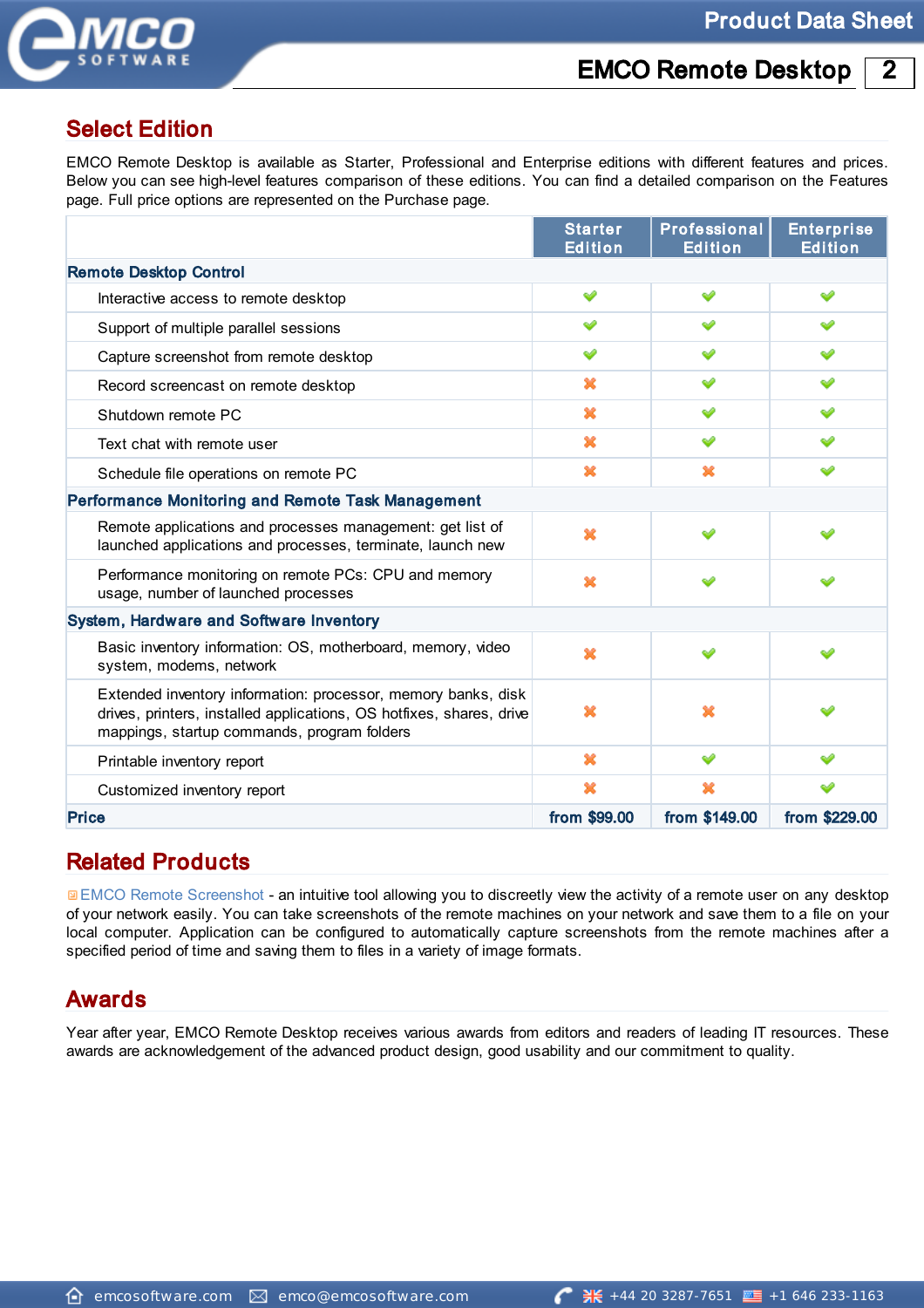

### **Product Data Sheet**

#### **EMCO Remote Desktop** 3

## **Testimonials**

#### A few clicks of the mouse and I have all the control I need

As IT Manager for EMCOR Service: Mesa Energy Systems, I maintain a Win2K environment with approximately 100 nodes distributed over 4 locations throughout California connected via a frame. I've experimented with many different remote desktop solutions. They required unreliable or tiresome remote clients to be installed before use. Some of them simply crammed too much functionality into the product resulting in software unnecessarily large, complex, as well as unstable. All of them were far too expensive to license.

I then discovered the EMCO Remote Desktop. The product was straightforward, and I was up and running without even reading a user manual. No remote client installs. No messy video drivers. Add or Identify remote work stations easily. Just a username, a password, and a few clicks of the mouse and I have all the control I need. The price is amazingly affordable. It works, and it works well . . . And I'm only on version 1.0! I look forward to investigating the other EMCO products.

Rob Wagner

EMCOR Service: Mesa Energy Systems, Inc. | www.emcorgroup.com



#### A great value for your money

Administering networks is something all system administrators do on a daily basis. Unfortunately, minor issues 72 and major problems tend to happen from time to time and in most cases require immediate and resolute actions, as any network downtimes affect the whole company and its clients. However, sometimes problems come when they are least expected - for instance, when the system administrator is away or on a sick leave and no substitute is available. If you are a system administrator looking for a versatile remote administration tool, EMCO Remote Desktop Professional is just what the doctor ordered!

This compact, affordable and multifunctional utility from EMCO Software provides the essential toolkit that allows system administrators to manage wired and wireless Microsoft networks remotely in an efficient and expedient manner. This approach also allows you to troubleshoot network problems from a centralized location, which is time and money-consuming. Remote Desktop Professional collects various network data about hardware and software installed on network computers and tasks currently running on them. The advanced built-in remote task manager is very similar to that found in NT-based systems, so you won't have any problems getting used to it. The tool supports Windows Vista and does not require DCOM/RPC to operate.

If in doubts about choosing the right software for remote network administration, look no further than Remote Desktop Professional. A great value for your money, it offers everything necessary for resolving network problems in a wink of an eye!

**Technical Editor** 

3d2f.com | www.3d2f.com

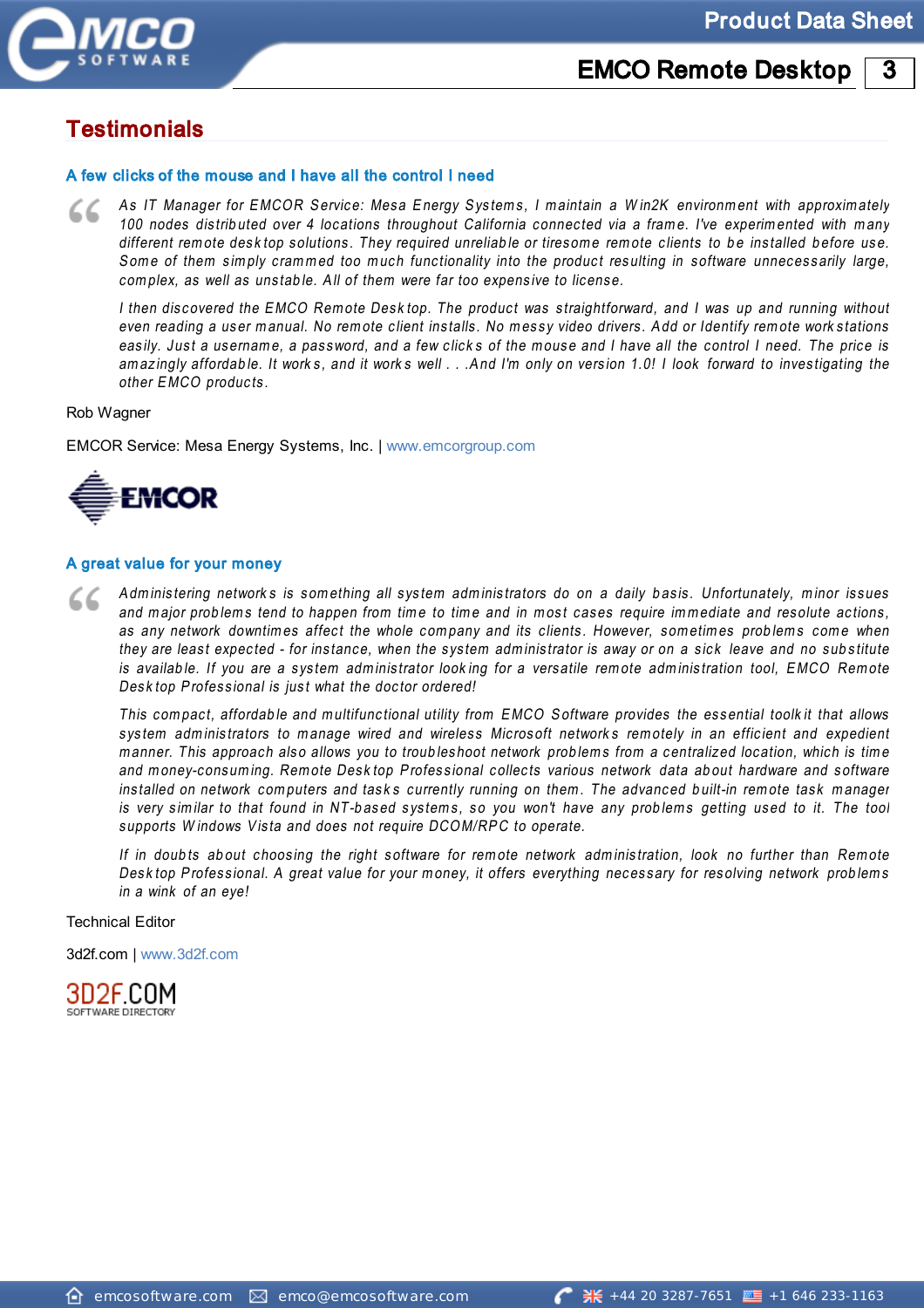

### Advantages and Benefits

Following is a list of top advantages and unique features that distinguish the product among others on the market. Take a look how you can use product features in your day-to-day work and what benefits you can get from it.

#### Work With the Remote PC as With Your Own Local Machine



EMCO Remote Desktop gives you a freedom to work remotely with any remote PC. When you connect to the remote desktop you can see its screen at the real time and all your mouse movements and key presses are transmitted to the remote PC in order to manage it by exactly the same way like you do it with your personal PC. Thus you don't need more to physically visit each PC in order to work with it. All administration, configuration, support, troubleshooting, education and other kind of day-to-day tasks can be performed remotely.

#### Share Access to Remote PCs with Other Users



Standard Windows remote desktop connection tools allow having only one active session per PC. Using such connection you can't establish connection with remote PC if it's used by logged-on user. EMCO Remote Desktop was designed to remove such limitation and can establish multiple active connections with remote PC. It is very helpful for presentations, troubleshooting and remote education, because the same desktop view is visible for multiple people at once, including a user logged-on on remote PCs. One participant can take a control on PC and manipulates with mouse and keyboard, while other watch the process in a view mode.

#### Save Costs to Adopt Remote Access Software



Wide set of features and reasonable price makes EMCO Remote Desktop one of the bestsellers on the market. Depending on the selected edition and number of managed nodes (remote PCs), the price for node varies from less than \$1 up to \$7. Compare EMCO Remote Desktop with other remote access tools that have significantly less features set, but the higher price that varies from \$25 up to \$50 per node.

#### Use Fast, Flexible and Secure Solution



EMCO Remote Desktop has plenty of settings to make your work comfortable, including full-screen mode support. In this mode a remote screen in original resolution occupies all space on your screen to fully emulate a usage of the local desktop. Optimized and encrypted data transfer algorithms guarantee high speed of work with tens screen updates per second, so remote desktop is very responsive and you can even forget that you work remotely.

#### Communicate With Remote Users



Very often you need to communicate with the user sitting in front of the remote PC. For example, you provide a remote support and need to ask some questions or do something with remote PC and need to pay remote users' attention to some aspects. Using EMCO Remote Desktop you can start chat session with remote user to exchange instant messages in real time in parallel with managing of remote PC.

#### Capture Remote Screens and Record Remote Screencasts



Using EMCO Remote Desktop you can connect to one or multiple remote PCs to see remote users activity. Connection is silent, it means that remote users don't have any notifications about the remote connection and can't easily detect the fact that their desktops are monitored. It allows using EMCO Remote Desktop not only as remote management, but also as remote monitoring tool. Application is equipped by useful features that can help you with the monitoring of remote PCs. You can capture a remote desktop screen and save it as an image file or you can record remote activity as an AVI file.

#### Get Detailed Inventory Reports



Only EMCO Remote Desktop provides an ability to scan all computers in your local network and get detailed hardware and software inventory reports. Inventory module works in automatic mode and collects hundreds parameters about all your hardware and software assets, including serial numbers, models, settings, etc. All collected information can be reviewed in application or prepared for printing as the customizable reports.